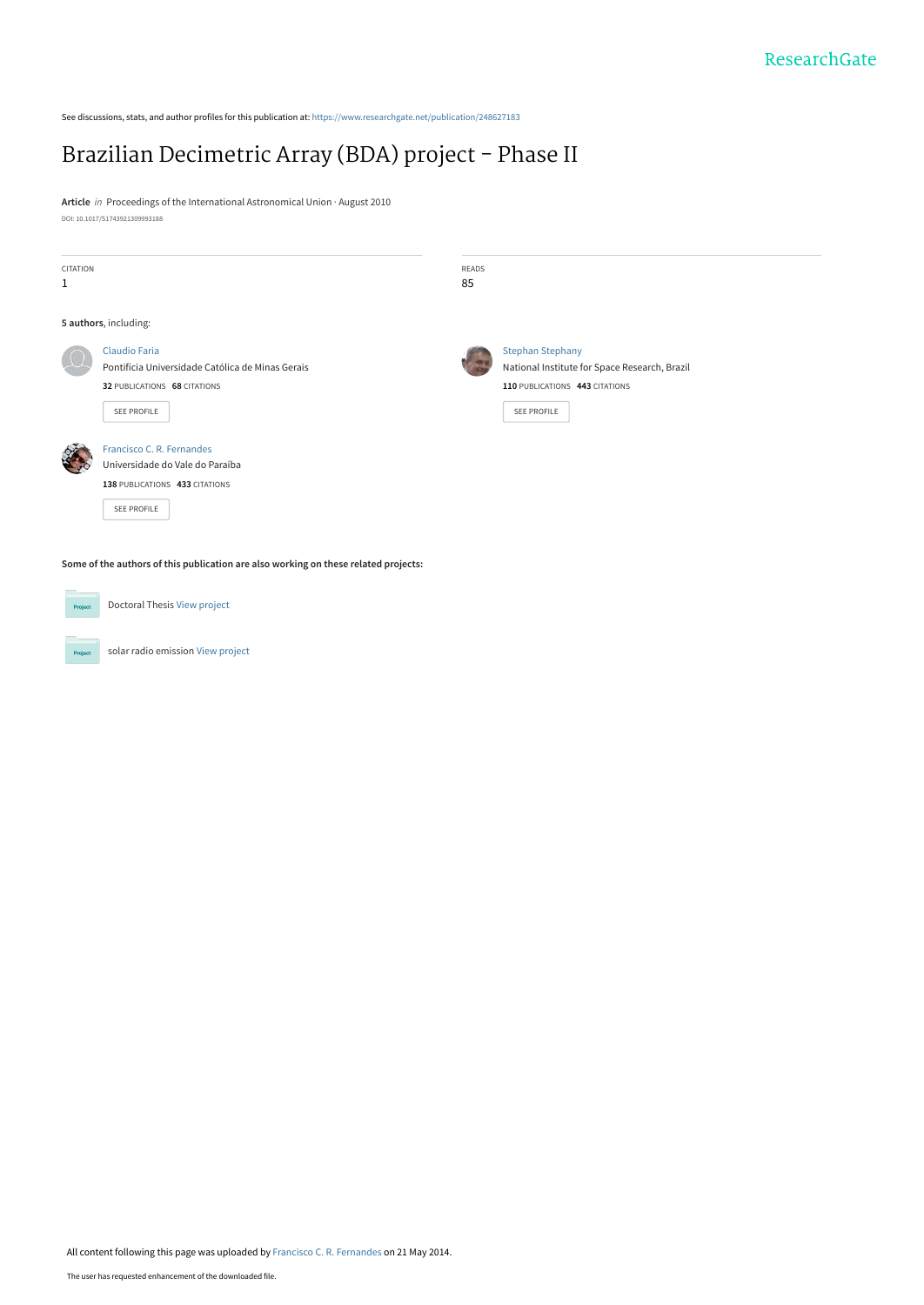## **Brazilian Decimetric Array (BDA) project - Phase II**

**C. Faria**1**, S. Stephany**2**, H. S. Sawant**2**, J. R. Cecatto**<sup>2</sup> and F. C. R. Fernandes<sup>3</sup>

1Department of Computer Science - DC/PUCMinas, Pocos de Caldas, Brazil email: **faria@pucpcaldas.br**<br><sup>2</sup>National Institute for Space Research - INPE, Sao Jose dos Campos, Brazil<br><sup>3</sup>Institute of Research and Development - UNIVAP, Sao Jose dos Campos, Brazil

**Abstract.** The configuration of the second phase of the Brazilian Decimetric Array (BDA), installed at Cachoeira Paulista, Brazil (Longitude  $45^{\circ}$  0' 20" W and Latitude  $22^{\circ}$  41' 19" S), is a T-shaped array where 21 antennas are being added to existing 5 antennas of the first phase. In the third phase, in each arm of the T array, four more antennas will be added and baselines will be increased to  $2.5 \times 1.25$  km in east-west and south directions, respectively. The antennas will be equally spaced at the distances of 250 meters from the central antenna of the T-array. Also, the frequency range will be increased to 1.2–1.7, 2.8 and 5.6 GHz. The Second phase of the BDA should be operational by the middle of 2010 and will operate in the frequency range of (1.2–1.7) GHz for solar and non solar observations. Here, we present the characteristics of the second phase of the BDA project, details of the array configuration, the u-v coverage, the synthesized beam obtained for the proposed configuration.

**Keywords.** instrumentation: interferometers; techniques: interferometric, image processing

#### **1. Introduction**

The Brazilian Decimetric Array (BDA) is a radio interferometeric array that is being developed by the National Institute for Space Research (INPE, Brazil) as an international collaborative program (Sawant et al. 2000). The images of active regions provided by BDA will be analyzed by using spectral tomography technique being developed for application to space weather forecasting (Rosa *et al.* 2000). Also analysis of the flare component will lead to better understanding of the fundamental problems in solar physics (Sawant et al. 2002; Sawant et al. 2003). BDA also will be useful for galactic and extra-galactic investigations of the southern sky that is not accessible to Very Large Array (VLA) (Napier *et al.* 1983). The BDA site is located at INPE campus in Cachoeira Paulista, SP. This site has a valley with dimensions  $400m \times 300m$  where will be constructed a central compact Tee array and a control room with facilities to have on line data processing. The BDA project is been developed in three phases:

(a) **BDA Phase I**: In the first phase of the BDA project an east-west five-element interferometer was developed and installed at INPE using a 4-meter diameter parabolic dish with alt-azimuth mount and complete tracking capability. BDA phase I operates in the frequency range of 1.2–1.7 GHz. The five antennas had been laid out over a distance of 216 meters in the west-east direction getting a spatial resolution about 3 minutes of arc at 1.5 GHz.

(b) **BDA Phase II**: in the second phase 21 antennas is being laid out over the distance of 252 meters in the east-west direction and 9 antennas will be laid out over a distance of 166 meters in the southern direction, forming a T-shaped array. The frequency range is being increased to 2.8 and 5.6 GHz.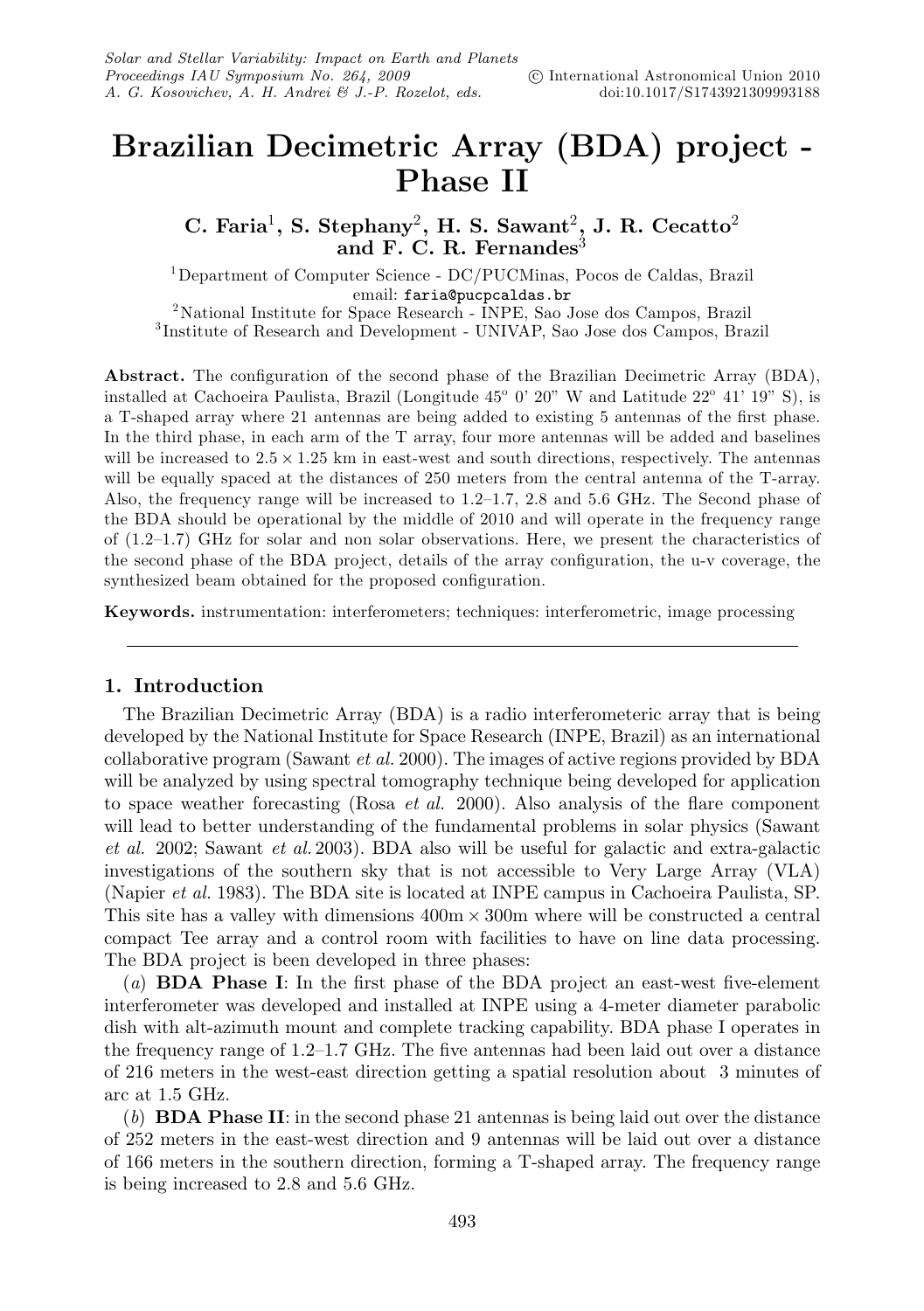(c) **BDA phase III**: finally, in the third phase, 8 more antennas will be added in the east-west direction and 4 antennas will be added in the south direction. The baselines will be increased in both directions to 2.5 km and 1.25 km, respectively, to increase the spatial resolution of the array up to approximately 4.5 arc seconds at 5.6 GHz.

#### **2. Antennas Configuration for BDA - Phase II**

Radio interferometric arrays measure the Fourier transform of the sky brightness distribution (visiblity) on a finite set of points in the Fourier plane. The sky brightness distribution can be reconstructed by the inverse Fourier transform of the sampled visibility. The quality of the reconstructed images strongly depends on the array configuration, since it determines the sampling function of the Fourier plane. Several approaches have been proposed to optimize the response of one radio interferometric array (Cornwell, 1988; Keto, 1997; Kogan, 2000). It is clear that the best array configuration is dependent on the scientific goals intended for the array. However, the optimization of the antenna positioning involves several others aspects, that may be conflicting, such as cost or geographic constraints. The BDA is being designed to obtain optimized images of the radio sources at the decimetric band with high temporal and spatial resolutions. This precludes the use of earth rotation synthesis, requiring snapshot image acquisition. The BDA "T" shape configuration is suitable since it yields a uniform sampling in a retangular region using a regular spacing between antennas. In addition, this shape is good considering site constraints and also implementation and maintenance costs. The proposed BDA array configuration presents a dense array near the intersection of the "T", with a fundamental spacing of 9 meters between adjacent antennas. In each arm of the "T" this spacing is increased to 18 and 36 meters, after the fourth and seventh antennas respectively. The Fig. 1 shows the BDA site and the antennas configuration for BDA - Phase II.



**Figure 1.** Aerial view of the BDA site (left) and proposed antennas configuration for BDA -Phase II (right). The red circles in the left image correspond to the antennas of BDA Phase I.

#### **3. Configuration Results for BDA Phase II**

The results obtained with proposed configuration is presented in Fig. 2, which shows the uv coverage (a), the synthesized beam (b) obtained with the configuration at frequency of 1.4 GHz and the one-dimensional profile of the beam (c) at 2.8 GHz.